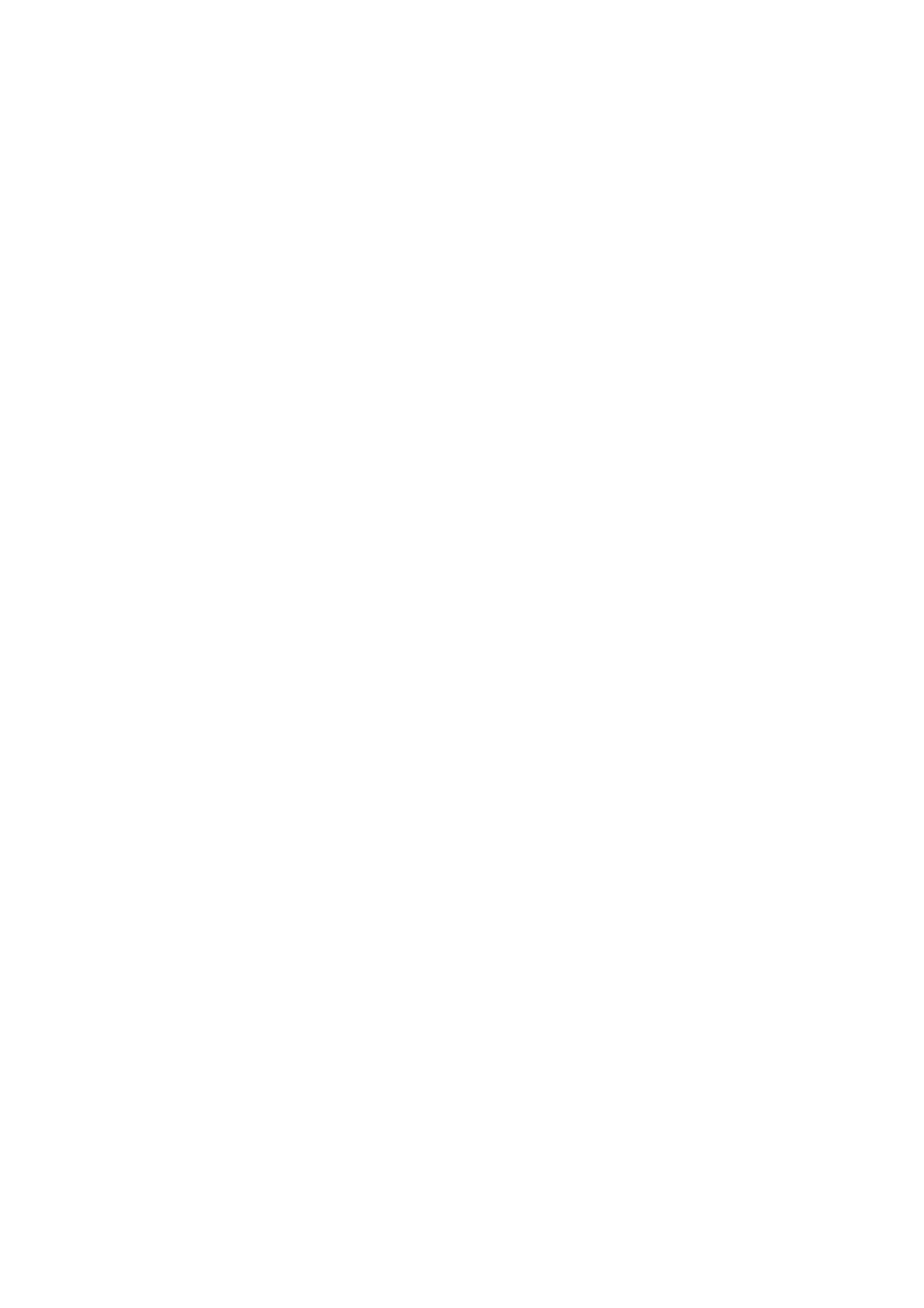# Western Australia

# Parks and Reserves By-laws

# **Contents**

| 1.  | Visitors must be accompanied by the Caretaker or     |                |
|-----|------------------------------------------------------|----------------|
|     | Guide                                                | 2              |
| 2.  | <b>Admission Fees</b>                                | $\overline{2}$ |
| 3.  | Injuring or destroying Trees                         | $\overline{2}$ |
| 4.  | Injuring or disfiguring Caves                        | $\overline{2}$ |
| 5.  | Injuring the Soil or Surface, or destroying Birds or |                |
|     | Animals                                              | 3              |
| 6.  | Visitors to act in obedience to instructions of      |                |
|     | Caretaker or Authorised Guide                        | 3              |
| 7.  | Persons misconducting themselves                     | $\overline{3}$ |
| 8.  | Posting Bills                                        | 3              |
| 9.  | Shooting, etc., on the Reserves                      | $\overline{4}$ |
| 10. | Selling Goods on the Reserves                        | $\overline{4}$ |
| 11. | Waste Litter of Picnics to be removed                | $\overline{4}$ |
| 12. | Camping and Lighting Fires                           | $\overline{4}$ |
| 13. | Cattle not to be depastured                          | 5              |
| 14. | Lights to be used                                    | 5              |
| 15. | Smoking in Caves                                     | 5              |
| 16. | <b>Taking Photographs</b>                            | 5              |
| 17. | Guide or Caretaker may remove any person guilty      |                |
|     | of improper conduct                                  | 5              |
| 18. | Motor vehicle hire etc.                              | 6              |
| 19. | Penalty                                              | 6              |
|     | <b>Notes</b>                                         |                |
|     | Compilation table                                    | 7              |

Published on www.legislation.wa.gov.au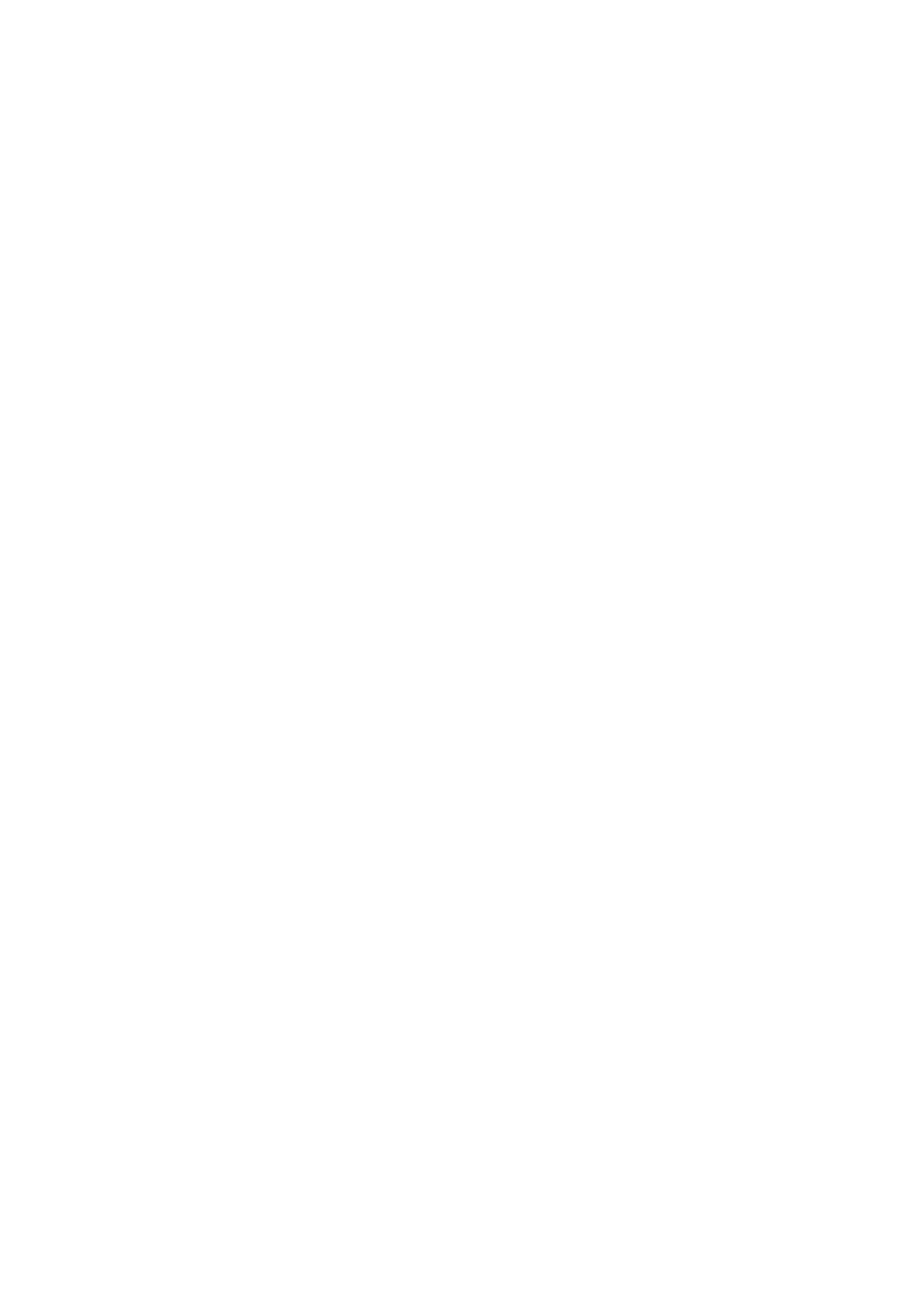Western Australia

# THE LAND ACT 1898

# Parks and Reserves By-laws

Chief Secretary' Office, Perth, 23rd June, 1922.

S.H. 15/22.

HIS Excellency the Administrator in Council has been pleased to approve the annexed By-laws made by Joseph Robert Campbell, General Manager of State Hotels, by virtue of the powers conferred by Order in Council made under Section 43 of "The Land Act 1898" and published in the Government Gazette of the 9th June, 1922.

> H. C. TRETHOWAN, Under Secretary.

I, Joseph Robert Campbell, General Manager of State Hotels, by virtue of the powers committed to me by Order in Council published in the Government Gazette of 9th June, 1922, under Section 43 of "The Land Act 1898," do hereby revoke all the Bylaws heretofore made in respect of the Reserves mentioned in the Schedule to the said Order in Council, or any of them, and do hereby make the By-laws following, which shall have effect in respect of all of the said Reserves except in so far as the control is indicated in such By-laws: —

As at 22 Oct 2002

Published on www.legislation.wa.gov.au Published on www.legislation.wa.gov.au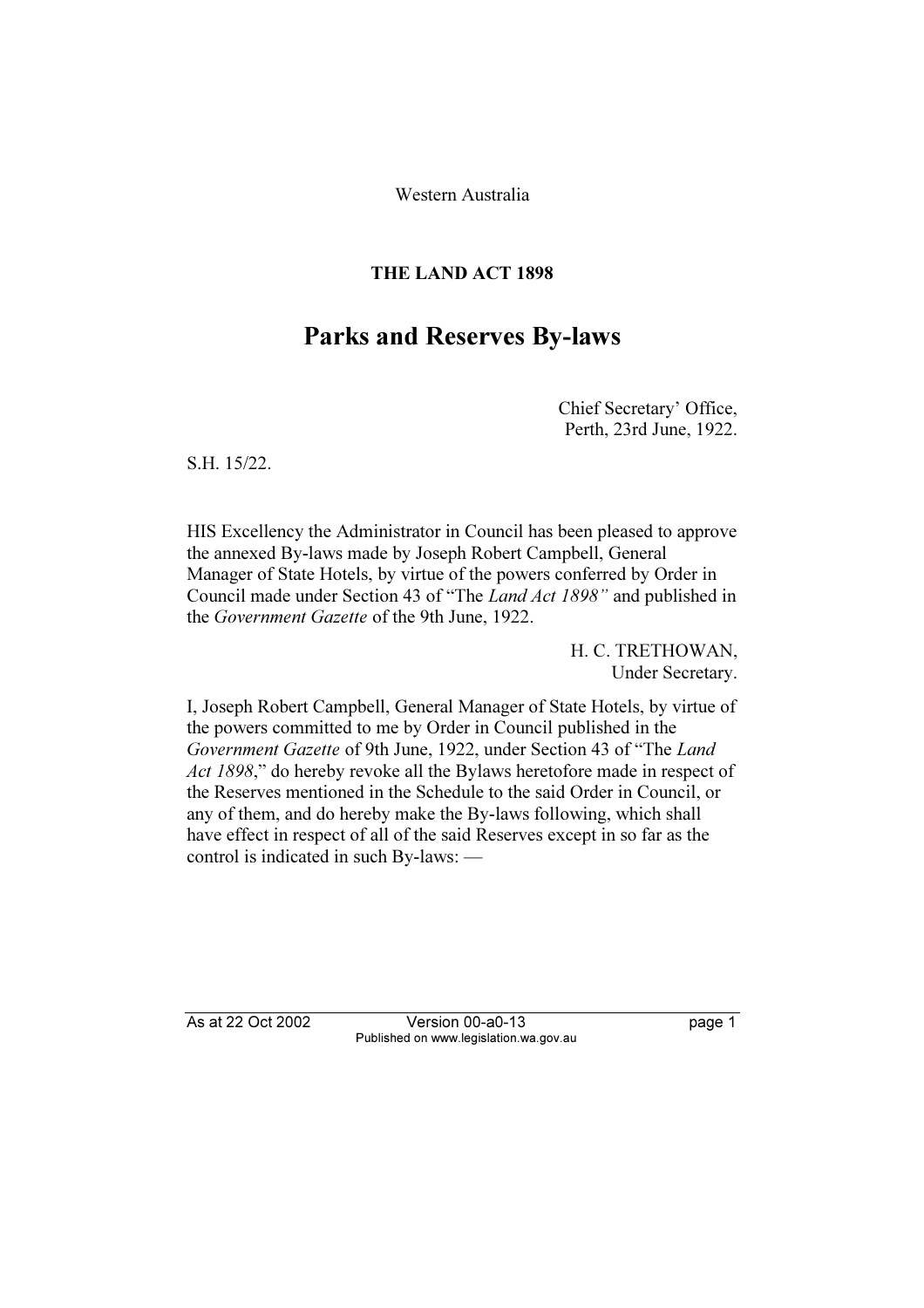Visitors must be accompanied by the Caretaker or Guide

#### 1. Visitors must be accompanied by the Caretaker or Guide

 No person or persons shall enter any Cave unless accompanied by the authorised guide or caretaker.

Admission Fees

## 2. Admission Fees

 Every person entering a Cave shall pay to the caretaker or authorised guide, before entering, such admission fees as may be approved by the Chief Secretary from time to time.

 $[By-law 2 amended: No. 8 of 1925 s. 2.]$ 

Injuring or destroying Trees

# 3. Injuring or destroying Trees

 No person shall injure, cut, break, deface, pull up, pick, remove or destroy, or interfere in any way with any tree, shrub, plant or flower growing on the said reserves.

Injuring or disfiguring Caves

# 4. Injuring or disfiguring Caves

 No person shall break, remove, injure, or deface by writing or by marking, or in any way damage any rock, stalactite, or stalagmite, or remove any rock, stalactite, or stalagmite, or in any way injure, damage, or disfigure the stairways, ladders, cave gates, railings, seats, fences, buildings, machinery, lighting appliances, or other structures or improvements, or gardens, or pleasure grounds and appurtenances within any cave or upon any reserve.

Version 00-a0-13 page 2 Version 2 Correction of the Correction of the Correction of the Correction of the Correction of the Correction of the Correction of the Correction of the Correction of the Correction of the Correction of the Correct

As at 22 Oct 2002

bl. 1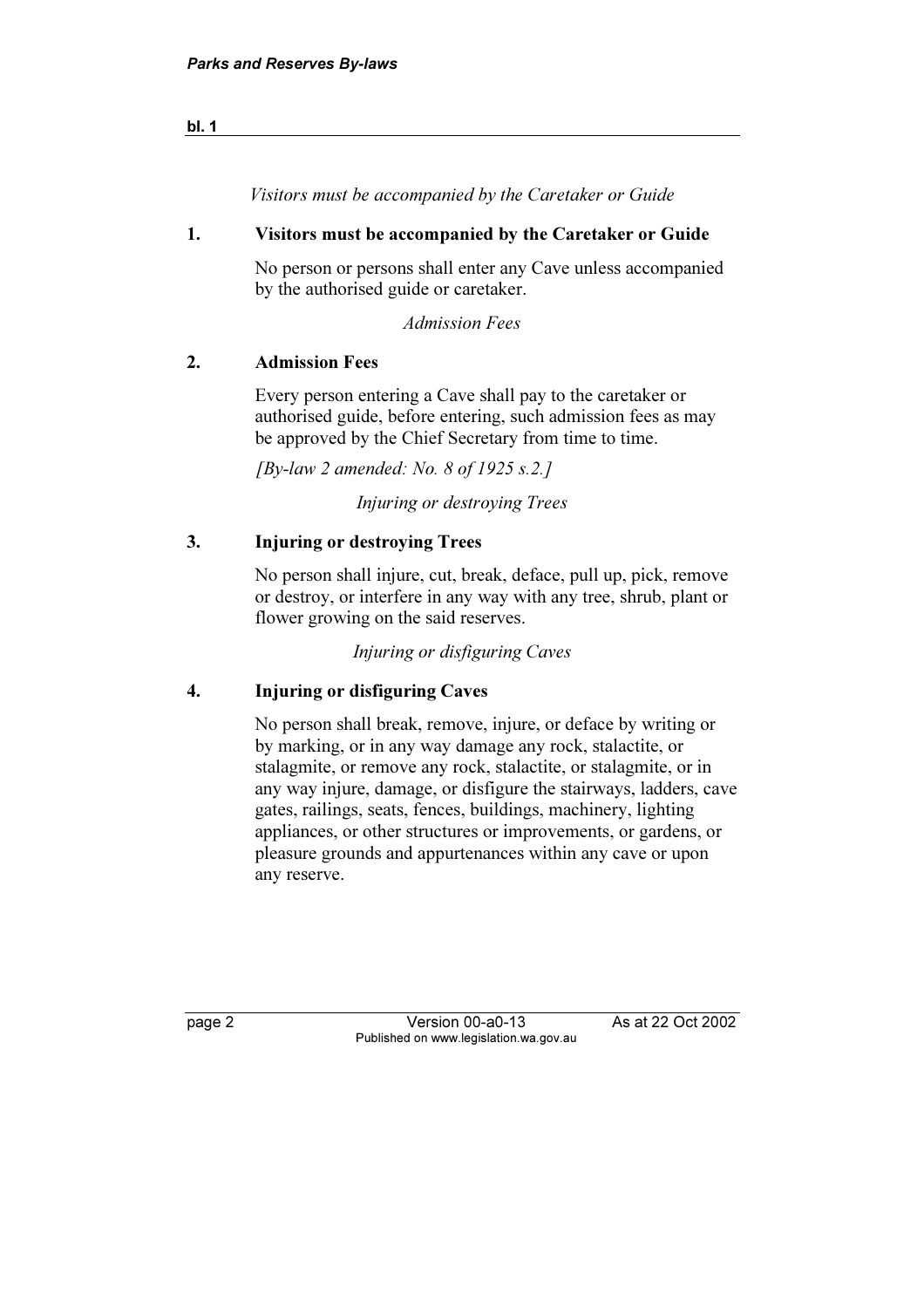# bl. 5. Injuring the Soil or Surface, or destroying Birds or Animals

Injuring the Soil or Surface, or destroying Birds or Animals

# 5. Injuring the Soil or Surface, or destroying Birds or Animals

 No person shall cut up, damage or disfigure, or interfere with the soil or rocks or turf or surface of the caves, reserves, or gardens, or pleasure grounds and appurtenances, or the roads or footways across, around, or over the same, or pollute or interfere with any water thereon, interfere with or destroy any birds or animals thereon, in any manner whatsoever.

Visitors to act in obedience to instructions of Caretaker or Authorised Guide

## 6. Visitors to act in obedience to instructions of Caretaker or Authorised Guide

 Every visitor to the reserves or caves therein shall act in obedience to the instructions of the Caretaker or authorised Guide whilst being shown through or over any cave or caves or part of the reserves.

Persons misconducting themselves

# 7. Persons misconducting themselves

 No person or persons shall misconduct themselves in any way by indulging in riotuous or indecent conduct, or make use of any indecent or improper language, or commit any nuisance on or within the said reserves or caves.

Posting Bills

# 8. Posting Bills

 No person shall post, stick, stamp, stencil, paint, or otherwise affix, or cause to be posted, stuck, stamped, stencilled, painted, or otherwise affixed, any placard, handbill, notice, advertisement, or any document whatsoever upon any tree, fence, post, gate, wall, flagging, road path, building, or any place whatever, upon or within the said reserves and caves.

As at 22 Oct 2002

Version 00-a0-13 Published on www.legislation.wa.gov.au Published on www.legislation.wa.gov.au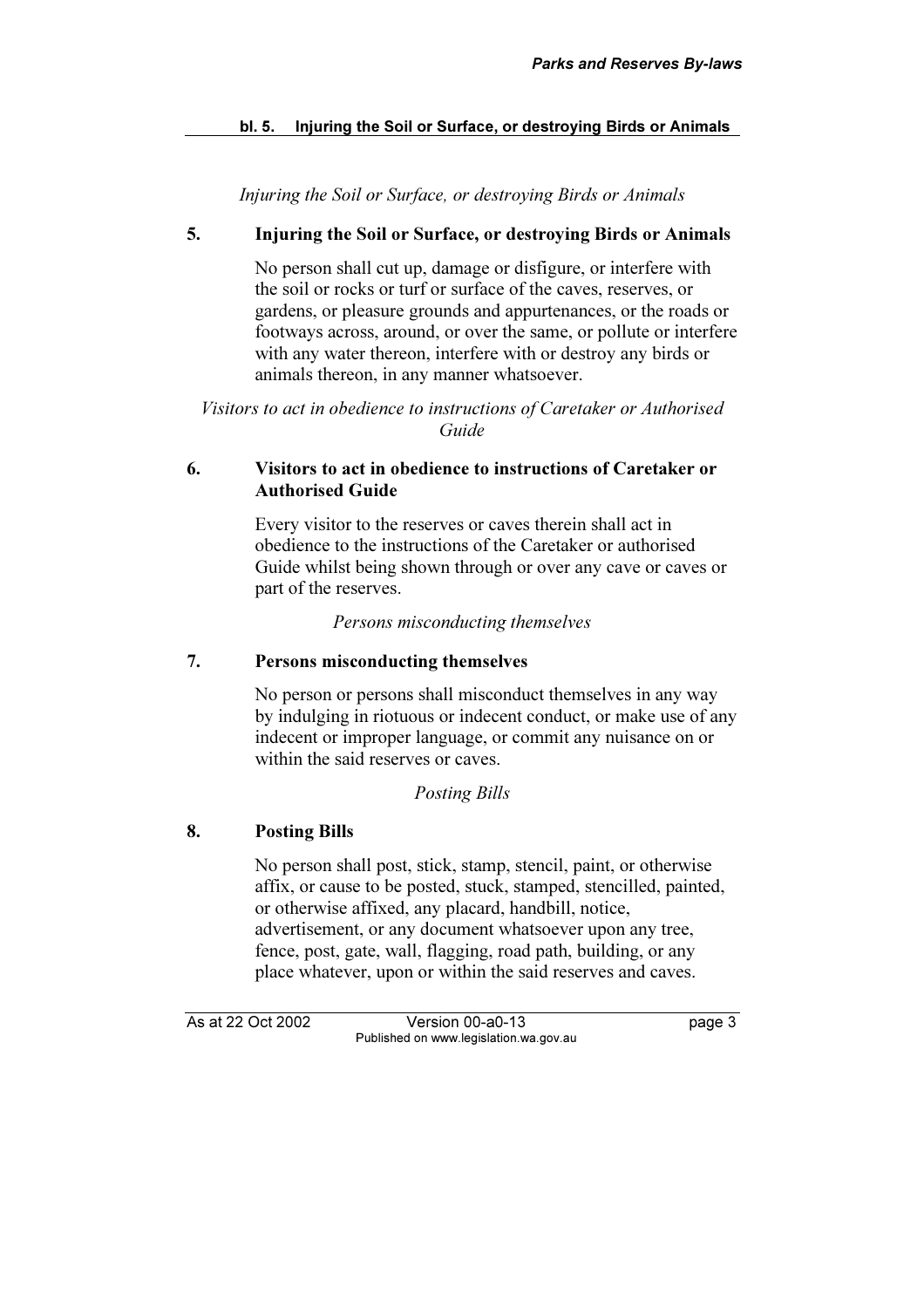#### Shooting, etc., on the Reserves

#### 9. Shooting, etc., on the Reserves

 No person shall shoot or discharge any firearms, or throw or discharge any stone or missile, upon or within any of the said reserves and caves.

Selling Goods on the Reserves

#### 10. Selling Goods on the Reserves

 No person shall sell or expose for sale any goods, wares, merchandise, or things on any portion of the said reserves or caves unless the consent, in writing, of the Board shall be previously obtained, and upon payment of such fees as the Board may direct in each case.

Waste Litter of Picnics to be removed

## 11. Waste Litter of Picnics to be removed

 When any person, party, company, society, club, or organisation of any kind shall play any game, or shall picnic in or upon the reserves, he or they (as the case may be) shall immediately prior to leaving the grounds collect and remove, or cause to be collected and removed, all waste material, bottles, broken glass, scraps, paper, litter, or rubbish of any kind brought or made upon the ground by them.

Camping and Lighting Fires

#### 12. Camping and Lighting Fires

 No person or persons shall camp or light any fire upon any cave reserve, except in such position and under such conditions as may be approved by the authorised guide or caretaker or servant of the Board duly authorised, and upon permission of such authorised guide or caretaker or servant of the Board having first been obtained.

Version 00-a0-13 Published on www.legislation.wa.gov.au

As at 22 Oct 2002

bl. 9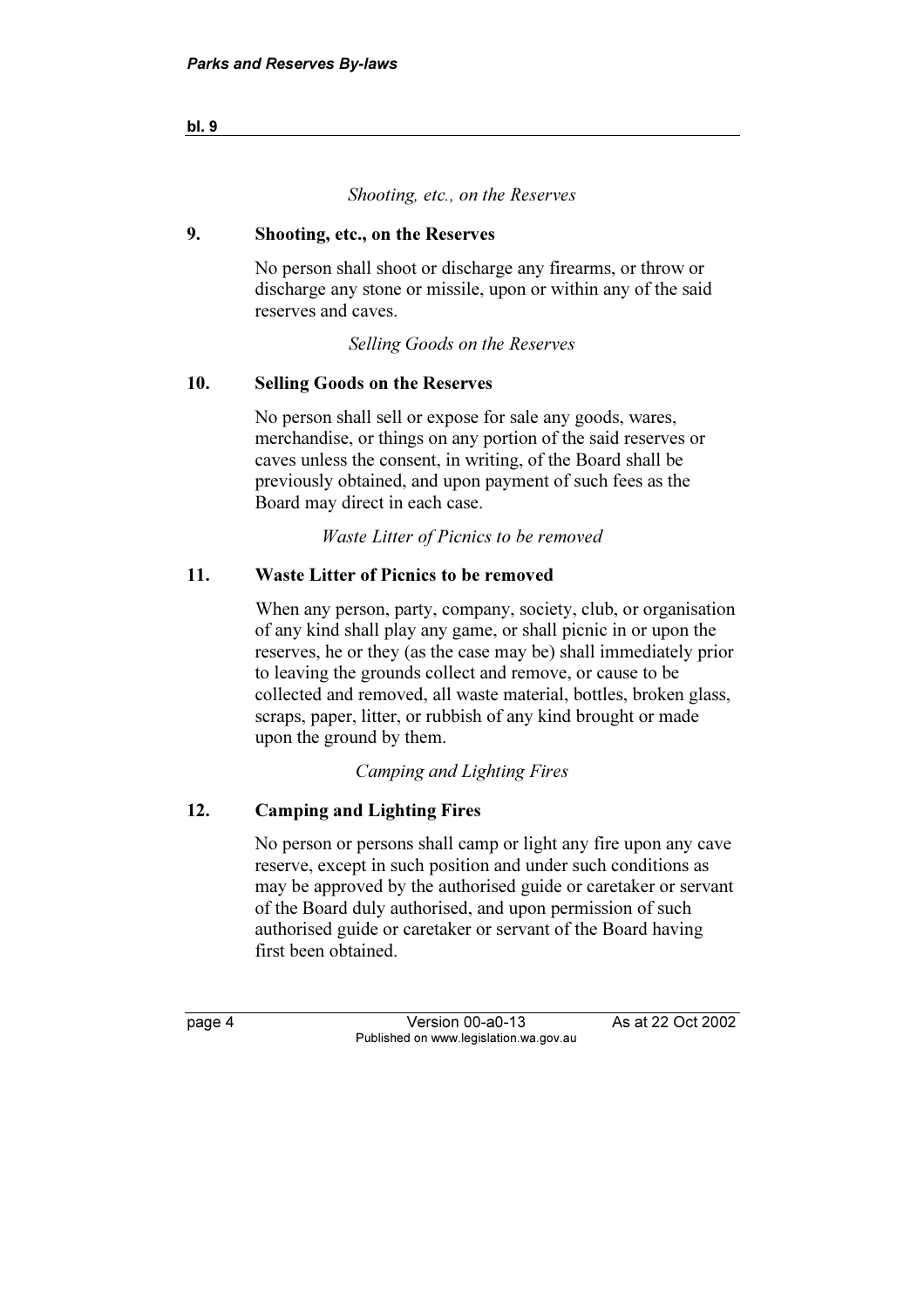#### Cattle not to be depastured

#### 13. Cattle not to be depastured

 No person shall cause, suffer, or allow any horse, cattle, sheep, goats, camel, donkey, mule, pig or other animal to stray or depasture upon any reserve or reserves without the special approval of the Board having been first obtained in writing, and upon payment of such fees as the Board may direct in each case.

Lights to be used

#### 14. Lights to be used

 No person shall use in any cave any artificial light or lights except those provided by the Board or its servants.

Smoking in Caves

#### 15. Smoking in Caves

No person shall smoke within any cave.

Taking Photographs

## 16. Taking Photographs

 No person shall take photographs in any cave without the permission of the guide or caretaker, and upon payment of any or such fees as the Board may direct in each case.

Guide or Caretaker may remove any person guilty of improper conduct

#### 17. Guide or Caretaker may remove any person guilty of improper conduct

 Any guide, caretaker, or servant of the Board may exclude or remove from the reserves or caves any person or persons guilty of a breach of these Bylaws.

As at 22 Oct 2002

Version 00-a0-13 Published on www.legislation.wa.gov.au Published on www.legislation.wa.gov.au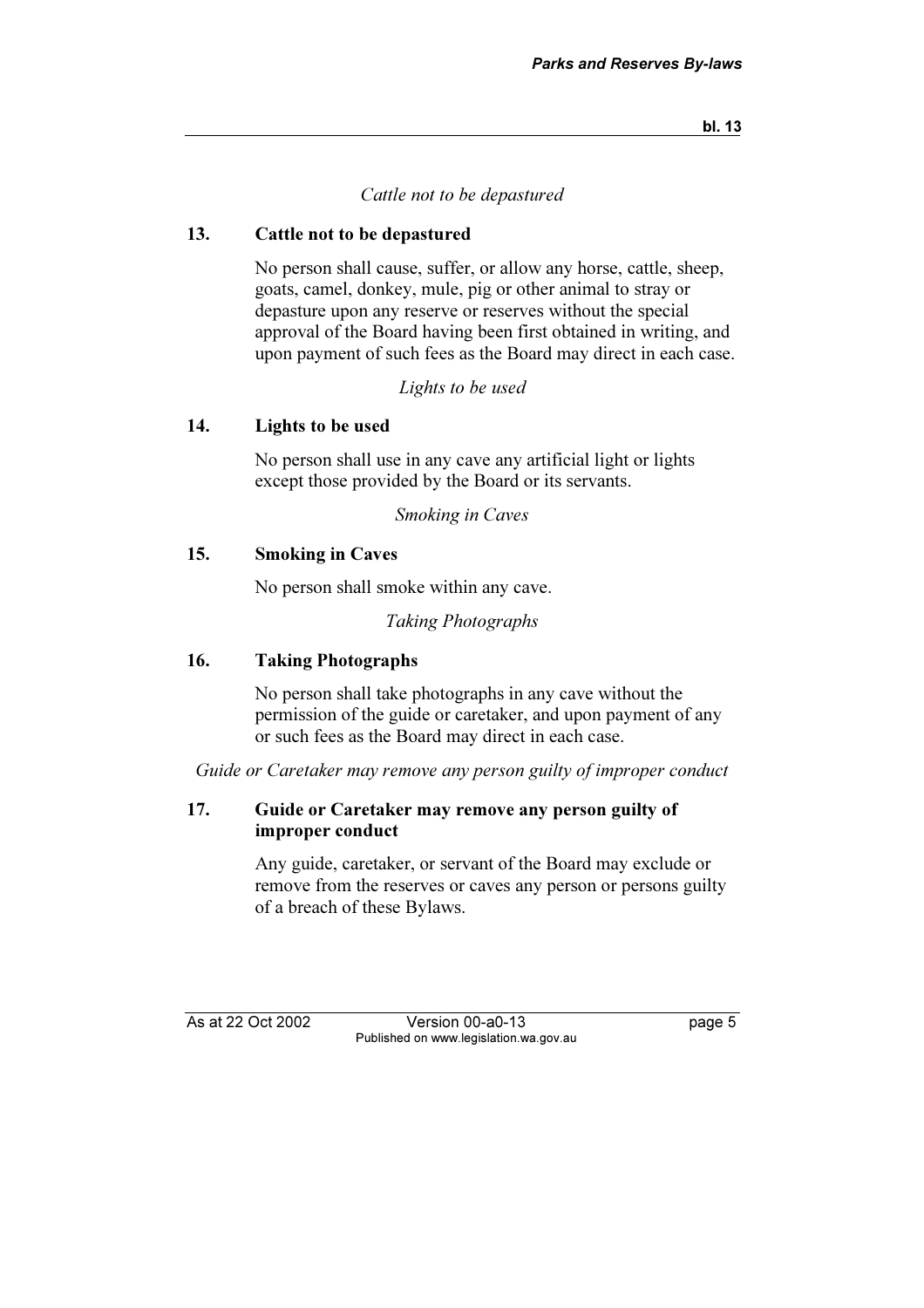# bl. 18

#### 18. Motor vehicle hire etc.

 No person shall, without the permission of the Board first obtained, ply for motor or other vehicular hire or carry and/or convey any passenger or luggage for hire within Reserve A 8427, within which Cave House, Yallingup, is situated.

 Any such permission as aforesaid may be given for such period as the Board of Management may from time to time determine.

 The Board of Management may make it a condition of the granting of any permission under these By-laws that the person applying for such permission shall pay such fees as may be from time to time ordered by the Board of Management with the approval of the Chief Secretary.

[By-law 18 amended: No. 8 of 1925 s.2.]

Penalty

## 19. Penalty

 Every person offending against any of the provisions of these By-laws shall forfeit and pay, on conviction, a penalty not exceeding Twenty pounds.

page 6 Version 000-a00-22 As at 22 Oct 2002 2003 Published on www.legislation.wa.gov.au

As at 22 Oct 2002